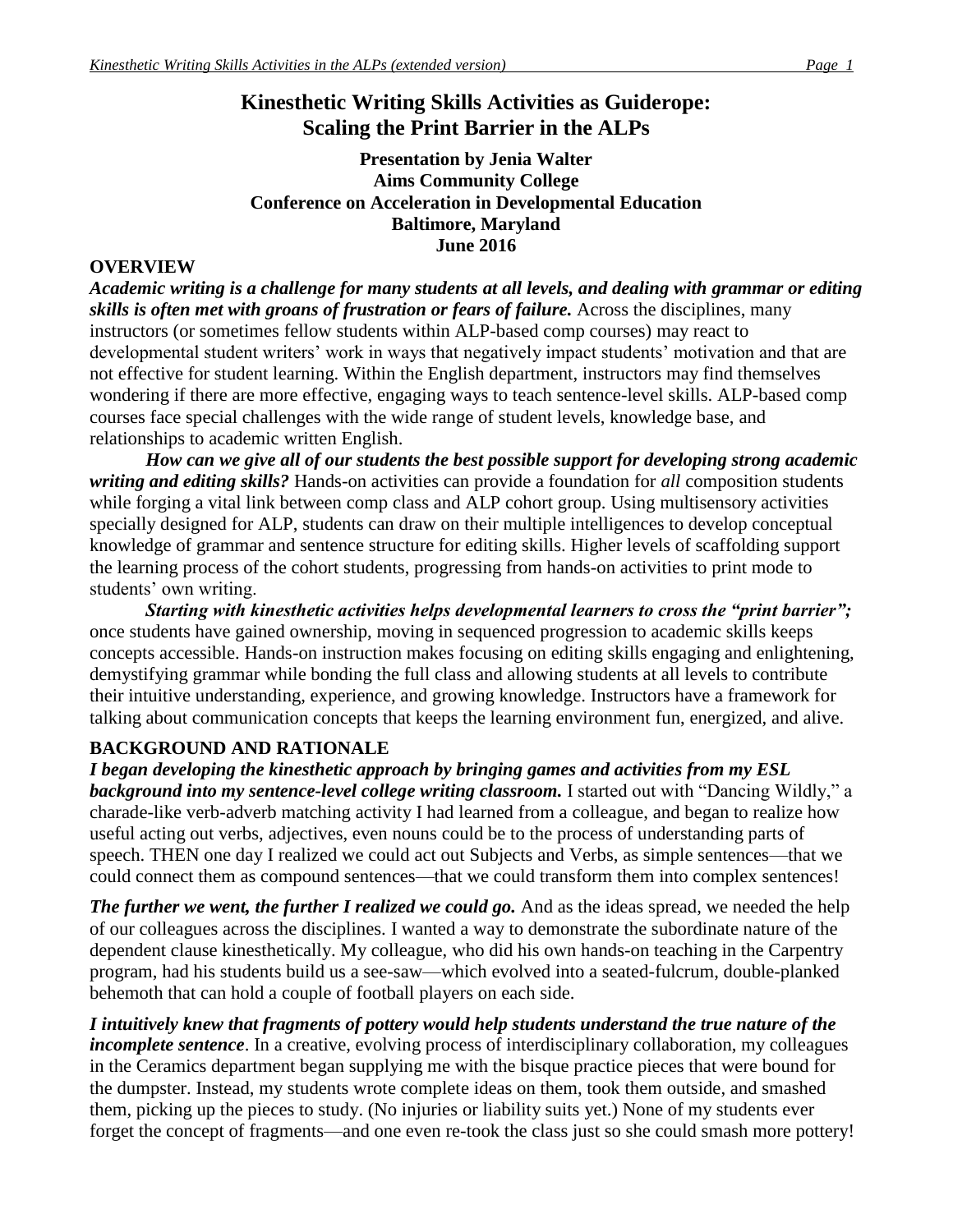*A conversation about sentence fragments was opened that changed the way students (and faculty) approached grammar.* The exchanges were full of humor, energy, and enthusiasm. Suddenly this grammatical concept was demystified, accessible to all—engaging students in their editing process in a new way.

*From the Subordinating See-saw and the demystification of fragments, it was an easy leap to playing with relative clauses,* essential and non-essential punctuation, a solid understanding of *who* vs. whom. Students at all levels grasped advanced grammar concepts naturally through engaging in handson activities, looking at me as if to ask, "It's easy. What's the big deal?"

*I remembered a second brilliant colleague from graduate school, teaching bored students appositive punctuation from a workbook, who engaged students in a clapping game: "I'm John [clap], the carpenter [clap]…"* I began to experiment with kinesthetic activities for teaching punctuation: clapping, stomping, walking, talking, breathing punctuation, macro-editing by pounding Stop Sign periods on the board. We stood on desks with our arms spread wide to get the sense of whether our "complete ideas" could stand on their own. I was a maniac. My students loved it.

*And then I began to explore brain-based learning research,* especially neurologist and educator Judy Willis's work on its applications to classroom teaching. I found that the trial-and-error, intuitive experimentation I'd been doing was more than backed up by research on how the brain learns best. When information enters the brain along multiple sensory pathways, it is more effectively processed, retained, and recalled. And, as Willis explains, "The more ways something is learned, the more memory pathways are built" (3). The learning brain thrives on experiential learning, novelty, and positive emotional states, all of which hands-on activities can offer.

*For college students who struggle with concepts of reading and writing,* or who tune out from traditional teaching methods, the hands-on approach provides a new means of accessing understanding. Leave written words out of the picture for a while. Let our bodies, movements, voices be the instruments of structure and punctuation. Students use other well-developed multiple intelligences to get the point, and once they get it, they are much more willing to cross over the "print barrier" to work with the same, now-familiar and owned, concepts in two dimensions.

*Further, when students are engaged in the learning process,* when personal interest and meaningful connections are used as hooks to memory, the brain processes information more successfully. When the classroom is a comfortable learning environment, with enough challenge and stimulation but not too much stress, a place with energy, laughter, and connectedness, students learn well. Moreover, most of our students are social learners, and all need to be active participants in, not passive recipients of, their education, as basic writing pioneer Mina Shaughnessy pointed out back in another century (83) and now brain research corroborates her findings. Kinesthetic activities draw on all these features of effective learning, with important implications for successful developmental educational models.

# **THE HANDS-ON PROCESS**

*Kinesthetic activities can be used at many points* of the learning process: to provide breaks and variety from reading/writing based instruction, to teach or emphasize an embedded concept, to consolidate understanding. Most often, I use these activities as an introduction to the concept. Students can then "hook" their understanding to further study in written form. Often, the students and I will refer back to an activity in class, to make sense of a structure or a punctuation pattern, reminding others:

*"Remember when Jeremy and Martha were a Subject and Verb standing next to an AAAWWUUBIS dependent word, and Tabitha and Ellie were the independent clause standing next to them, and then the two clauses switched places, and we took out the comma between them…"* The images and multisensory input are retained in memory much more vividly than lecture or written explanations.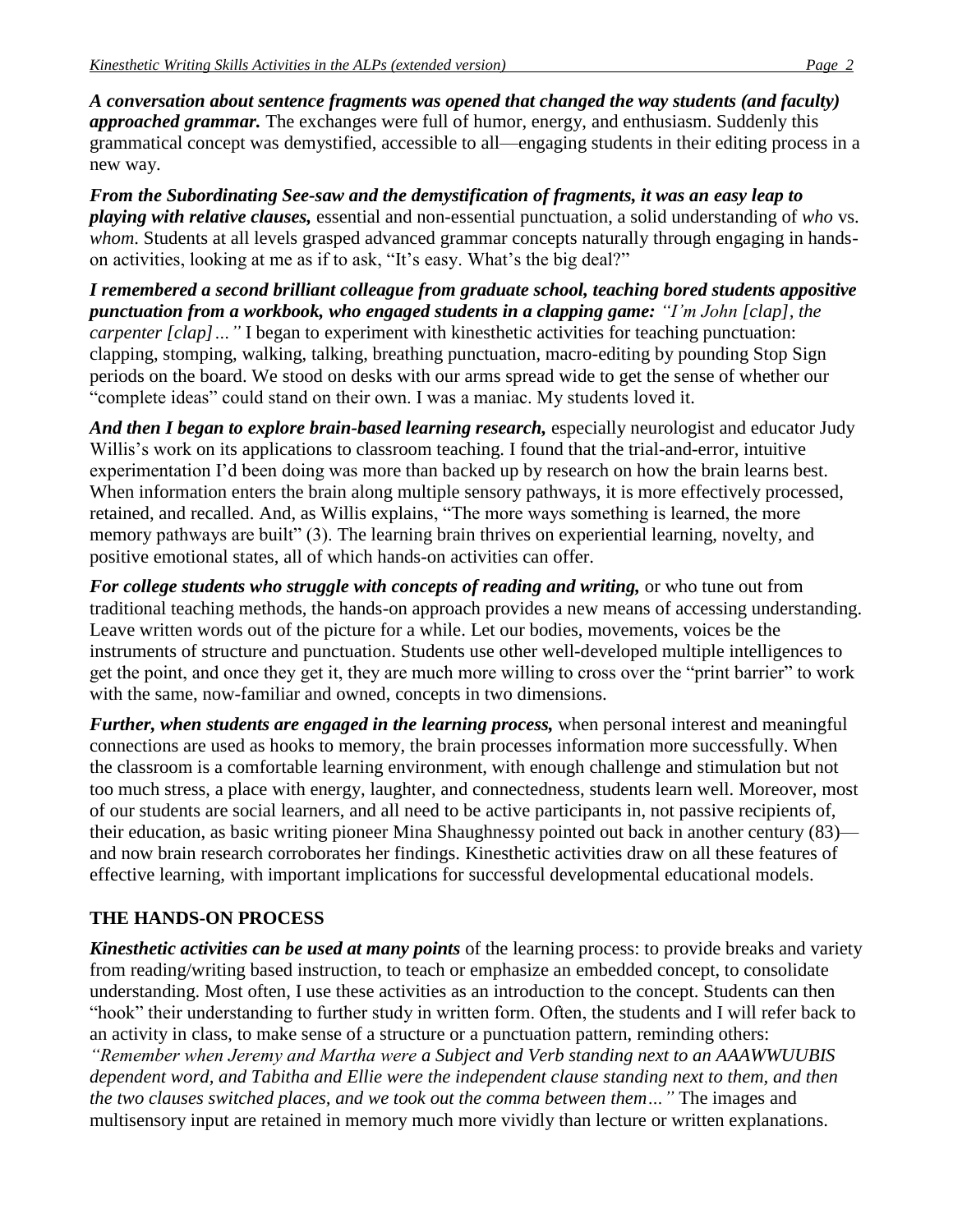#### *The integration of an activity is generally most effective when used in the following progression:*

Starting with the kinesthetic activity, moving to  $\rightarrow$  group representations of the concept on the board  $\rightarrow$  written models that students record in their own notes  $\rightarrow$  hands-on and written practice activities  $\rightarrow$ transfer of skills to the students' own writing. In ALP-based comp courses, two branching progressions may be used, introducing the concept in a full-group activity, with additional stages of practice with the ALP cohort.

Starting with the hands-on activity hooks students' interest; however, an alternate approach is to begin with a print-based concept, and then turn to the hands-on activity to elucidate it, then returning to the printed page/lecture with more clarity, energy, and engagement.

The final stage of using the concept in the students' meaningful writing is essential; decades of studies show that discrete grammar instruction does not transfer automatically to skills in written communication. Use it or lose it—students need to *apply* these skills for them to matter.

*Thoughtful introduction of kinesthetic activities is important to their success.* Most developmental learners—and advanced students too—are very positive about hands-on learning, and light up when the topic is even mentioned. When students understand the range of reasons I am introducing these activities, and the theoretical foundation for their effectiveness, they usually take part willingly. Most adults love to play when given the opportunity!

Everyone should be expected and encouraged to participate, but no one should be forced, as this can mar the positive tone of the experience. Often, the more advanced the students are, the more willing they are to take a break from the seriousness of their lives. (One just-out-of-high-school student finally asked me if we could close the classroom door, as she said, "People I *know* are passing by.") Now and then, an older student or a very self-conscious student will ask what the point is; if possible, I try to create a teachable moment and ask other students to explain how the activity might be useful. Most often, though, I am surprised by the willingness of students to try something new, in the interests of successful learning.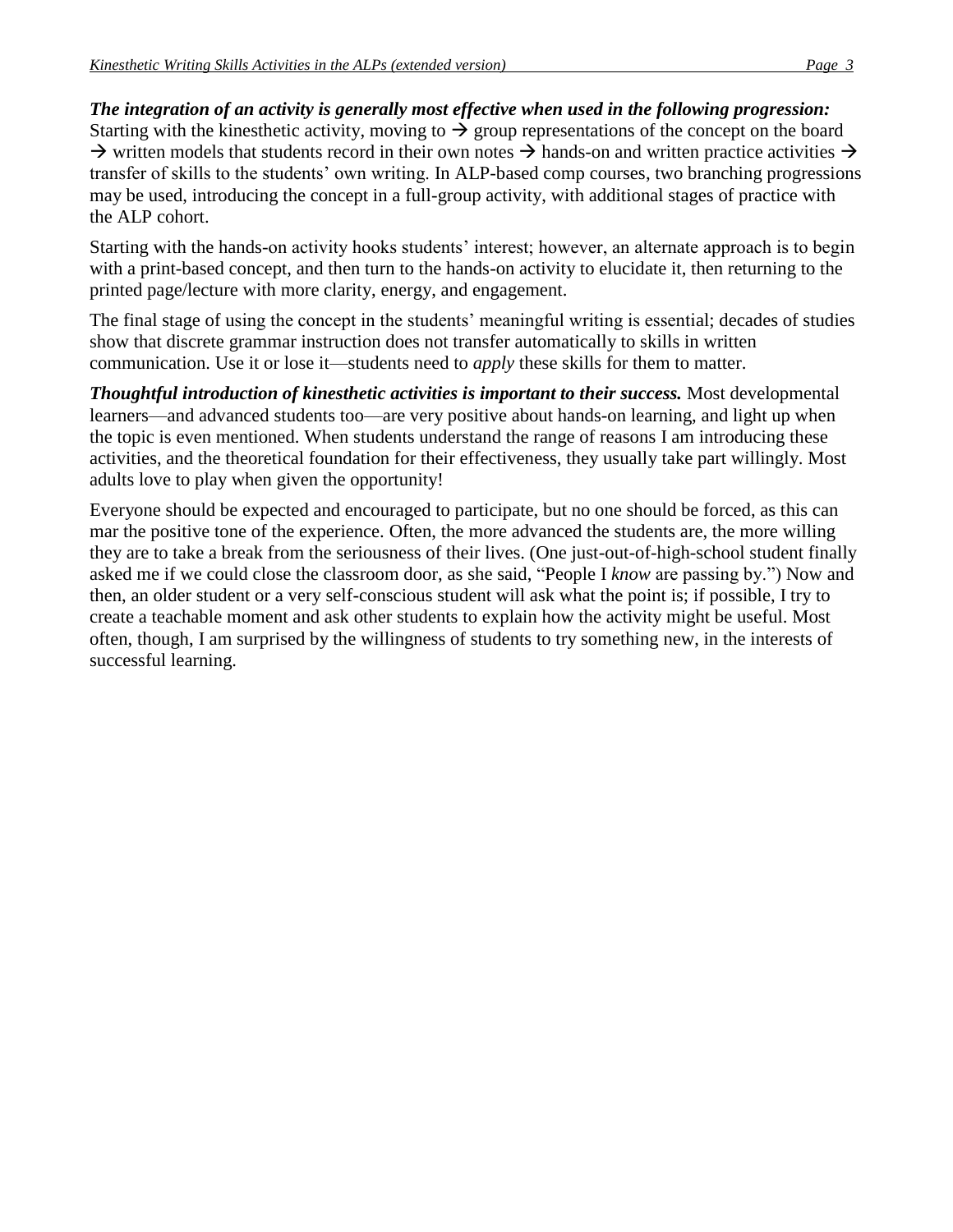## **EFFECTIVE STRATEGIES FOR DEVELOPING HANDS-ON ACTIVITIES: The Four Pillars (with Students at the Center)**

- **1. Trust your gut and learn from what you do** (Learn by doing—teachers too!).
	- *Listen* to your inner voice for creative ideas.
	- $\checkmark$  *Dare* to try things out.
	- $\checkmark$  **Reflect** on the results and use your reflections to inform future teaching.

**2. Provide input for multiple learning styles/intelligences** (students respond to multisensory input: when information enters the brain along multiple pathways, it is retained and recalled more easily).

- *Provide multisensory input:* not only kinesthetic but visual, verbal (reading/writing), tactile, and auditory—my research has shown that many students remember my voice, and their classmates' responses, as I elicit, question, prompt, provide scaffolded concepts, explain incorrect choices, praise attempts at rule formation.
- *Use students' well-developed multiple intelligences* (such as bodily-spatial) to help them to grasp concepts in non-print-mode, then drawing on ownership of concepts as they work with printed texts.
- *Provide memorable input, creating conditions for optimum learning* (using brain-based learning theory: novelty, connections, social interaction, memorable moments and images activity moments serve as Mnemonic Prompts for concepts).

**3. Use a scaffolded progression from hands-on activity to students' own writing** (a "spiral into control" of language).

- *Try a seven-stage sequence* from hands-on activity, to representations on board/screen/paper, to controlled practice identifying and then using concepts at sentence and then paragraph level, and then applying the concepts and skills in students' own writing.
- $\checkmark$  Use multimodal technology, document camera, Smartboard (if students enjoy it) for the group print-mode stages of practice.
- *Encourage questions and model asking;* foster experimentation and model/point out articulation of concepts, analysis, and attempts at rule formation.
- *Praise and support steps of improvement;* explain puzzling results from a constructive view.

**4. Integrate hands-on activities into the learning experience** (for memorable learning, find creative ways to reach students as you introduce, demonstrate, clarify, and reinforce concepts).

- $\checkmark$  *Use active learning* as part of every topic.
- *Use hands-on activities purposefully,* creatively, and strategically as a break or shift in focus; to raise energy through movement and flow of oxygen; to make connections; to increase engagement.

#### **5. Keep students in the CENTER: build energy and connection** *(fun matters!).*

- *Keep in mind that discussion and ongoing conversation are the HEART of the hands-on process*—articulation of concepts and questions leads to ownership of grammar and writing skills—hand it over! Learn from students!
- *Involve students in prep* (and take-down/cleanup) and when possible frame this as part of the learning experience (for example, asking students to post conjunction families by mnemonics).
- $\checkmark$  Encourage students to help shape activities (let the digital natives implement technological innovations like using tablets instead of word cards, taking photo notes of board demos, etc.).
- *Explain the rationale for hands-on learning* to adult students, and get them to articulate it too.
- *Raise students' confidence* as they learn.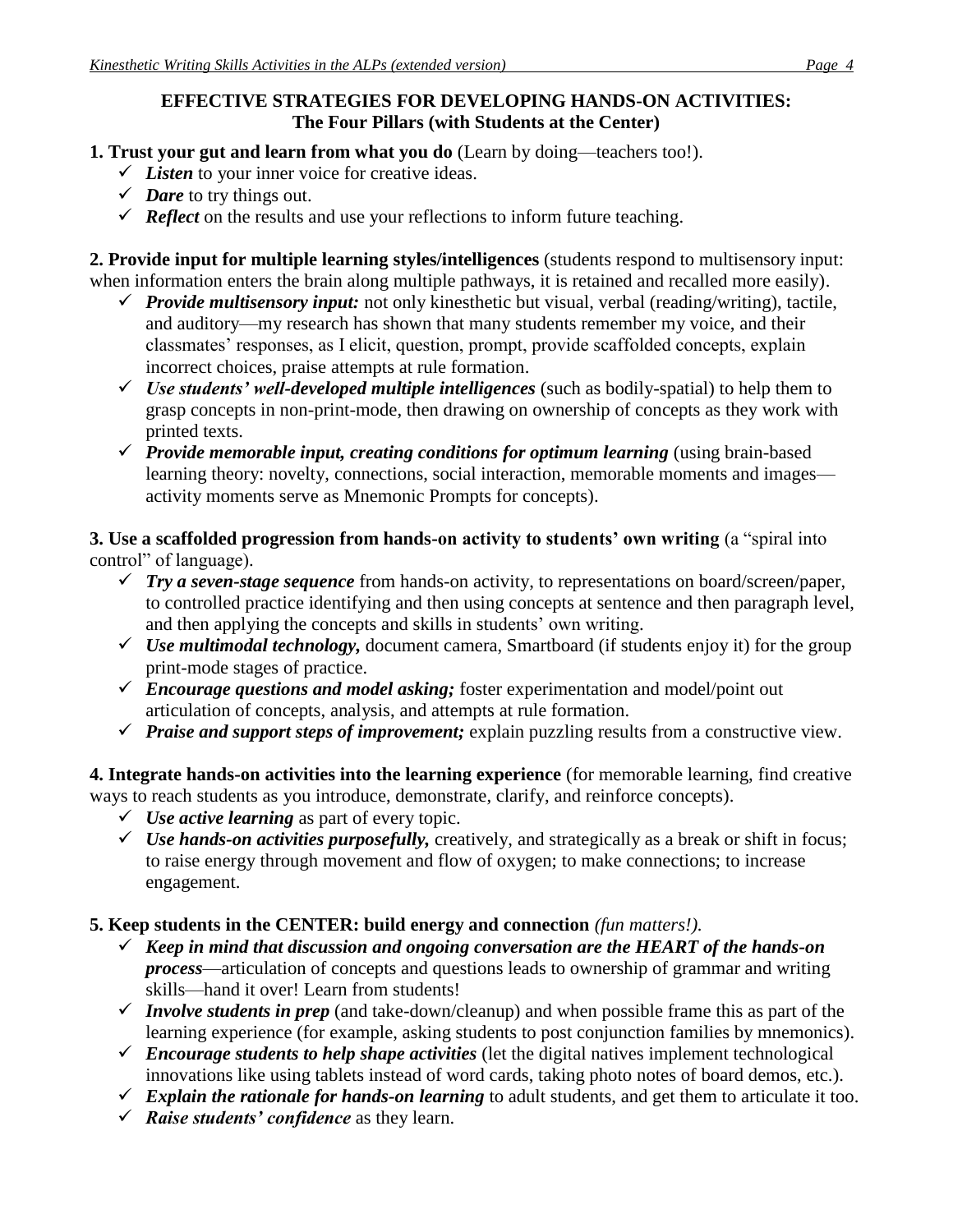# **Tips for New Teachers (and the Rest of Us)**

*Most of these suggestions are common sense and a matter of learning by doing, but here are some of the practices I've developed over time (or would like to develop!).*

- o **Give clear, step-by-step instructions,** posting reminders or details on board/screen/wall if possible.
- o **Plan group setup in advance, thinking through contingency plans as well** (colored cards for numbered groups work well to avoid confusion).
- o **Create alternative plans** (develop a habit of thinking about possible permutations—expect the unexpected!). Plan for different numbers of students, squirrely groups or days, technology glitches, activities a flop.
- o **Learn from each experience:** if things don't go well, ask students how to make it work; let them know you value their input and learn from them—make them the experts. They will appreciate your efforts to make their learning engaging!
- o **If possible, keep a mobile supply stash** of tape, scissors, cardstock, markers, easel paper handy.
- o **Use bright colored cards, and multiple colors, to organize categories** (but not reflective or neon colors, and not dark shades); use large working markers, dark colors and thick lettering to provide accessibility for the many developmental students with visual challenges.
- o **Move from kinesthetic activities to verbal/visual representations** when possible by posting cards or writing sentences on board.
- o **Create space for debriefing and plan enough time at the end of activities** for students to make notes and sketches, take cell phone photos (if appropriate), reflect, absorb ideas, discuss, ask questions—make this a meaningful part of the process and use reflective quickwrites, CATs, Muddiest Point cards, exit tickets with suggestions for next time, to focus.
- o **When dealing with the very real challenges of organization and limited time/resources,** remind yourself that hands-on learning is *real* learning … which means sometimes messy, unfinished, in progress… Have faith that you are learning from each experience, that you are consciously or unconsciously using your results to make improvements, and that we all learn better and remember longer with laughter!

*All of these processes and activities are free-flowing and ever-changing. You may have or may find a completely different way to work with the same activity, or to work with your own student populations. I'd love to hear about it! Share your ideas… model for others!*